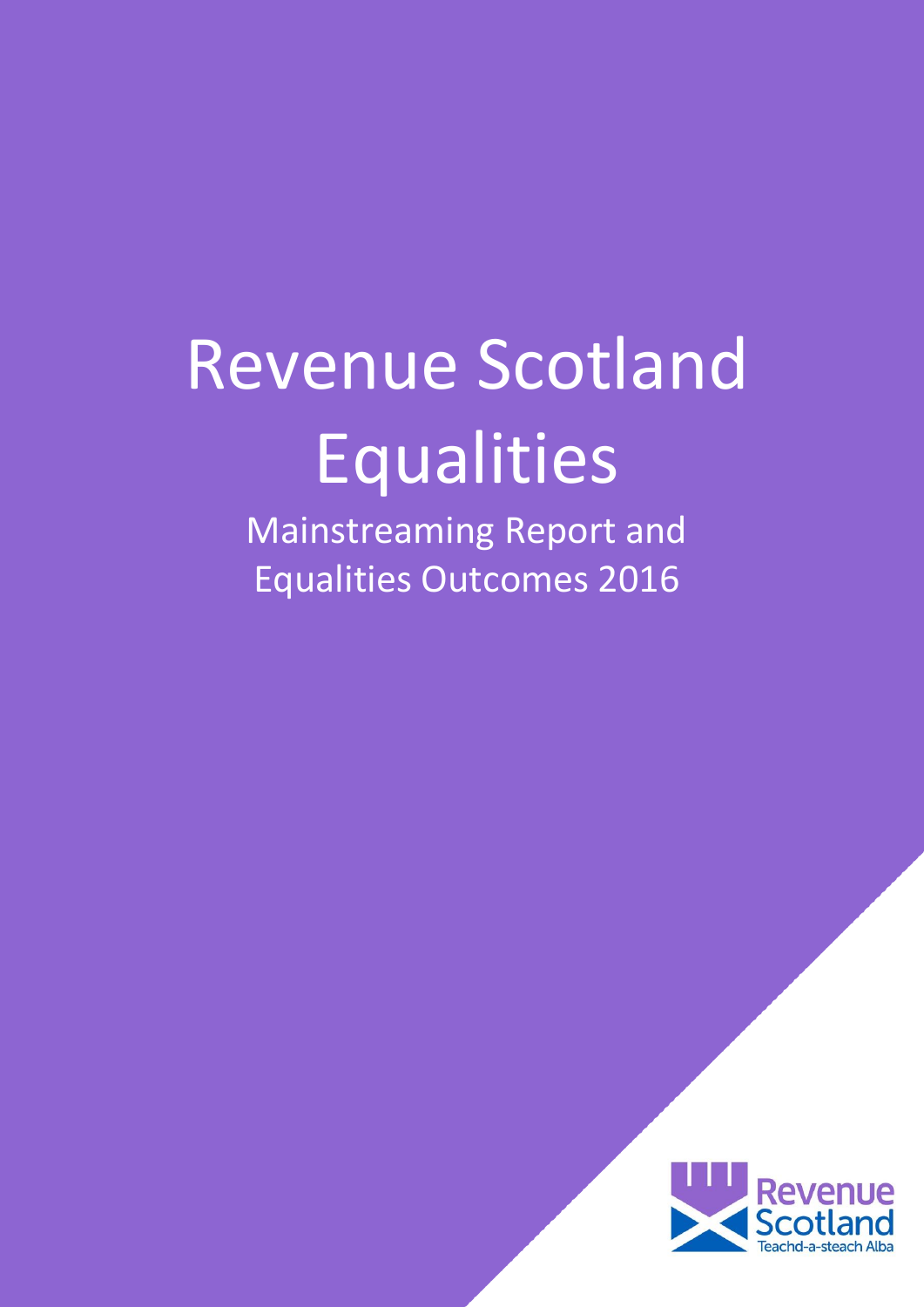### **Contents**

<span id="page-1-0"></span>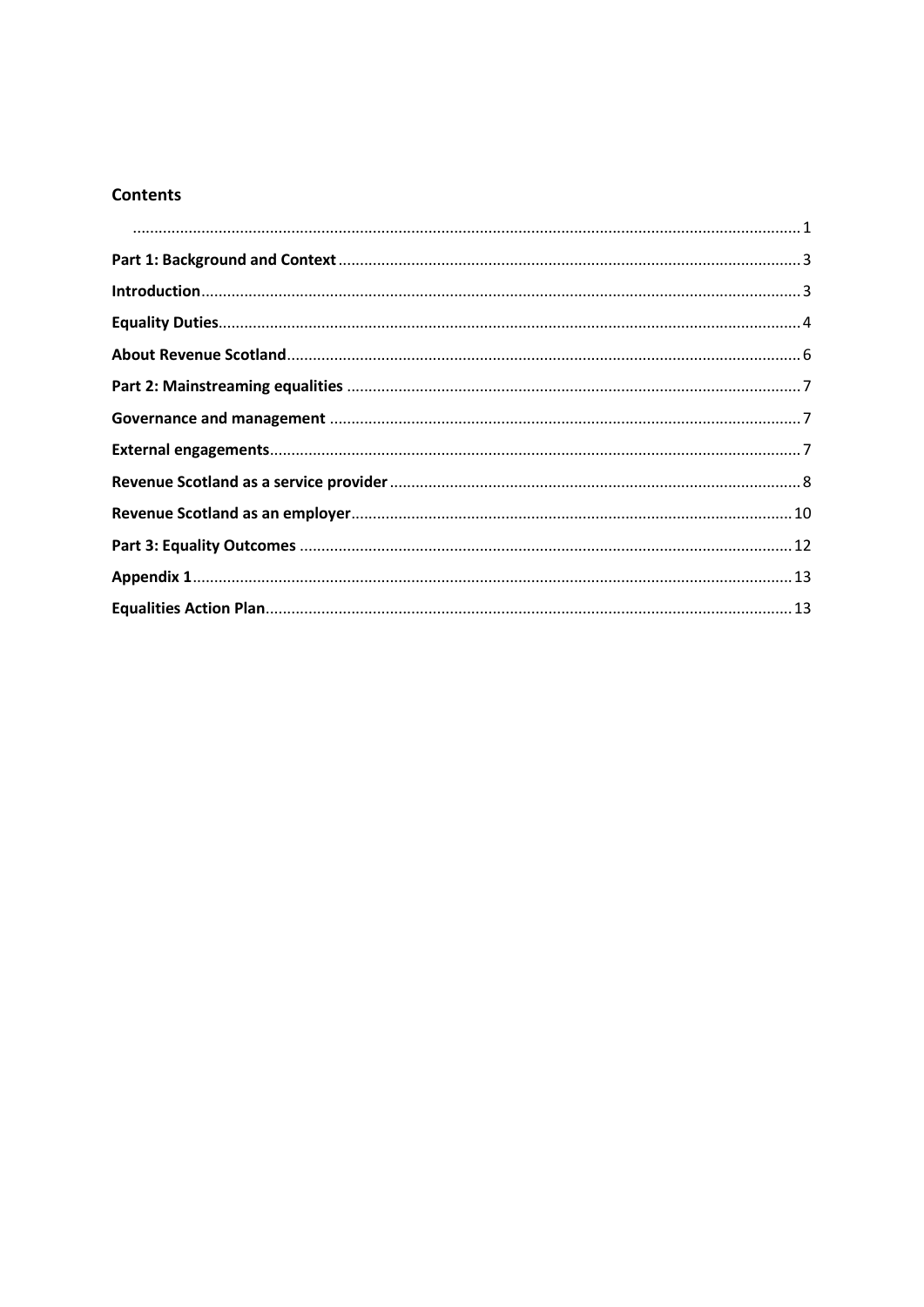## **Part 1: Background and Context**

## <span id="page-2-0"></span>**Introduction**

Welcome to Revenue Scotland's first equalities mainstreaming report.

The first part of the report outlines the statutory equalities duties and provides background information about our organisation.

In the second part, we describe our key services and areas of operations and the past activities and policies already in place demonstrating that equalities issues are integrated within our functions as a service provider and as an employer.

The third part of the report sets out our equalities outcomes which reflect our commitment to ensure that equality and diversity continues to be an integral part of how we operate.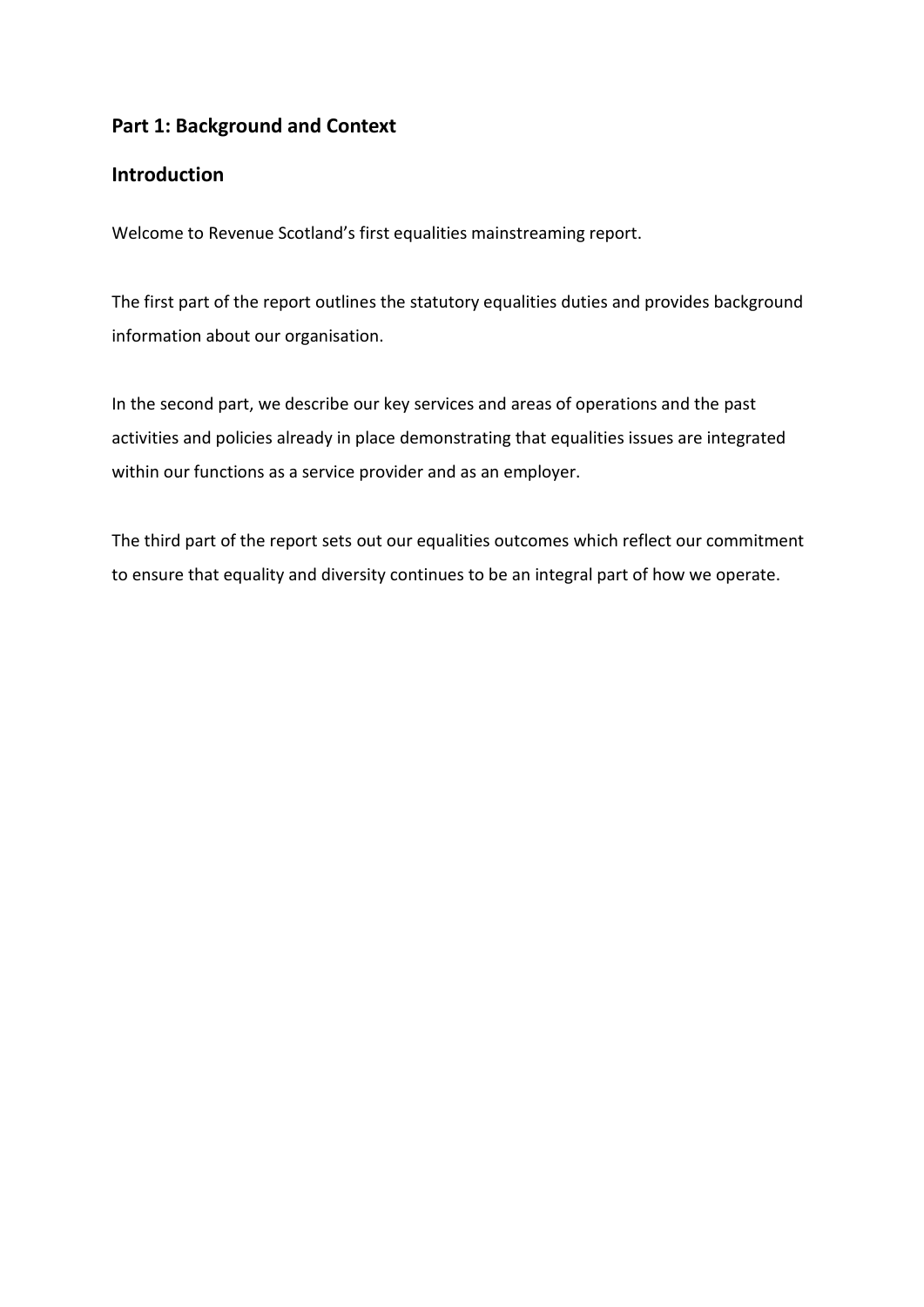## <span id="page-3-0"></span>**Equality Duties**

The Equality Act 2010 and the Equality Act (Specific Duties) (Scotland) Regulations 2012 set out a single equality duty and statutory specific duties for listed public bodies in Scotland.

## **General Equality Duty**

The general duty requires Scottish public authorities to pay 'due regard' to the need to:

- eliminate discrimination, victimisation and harassment and any other conduct that is prohibited by or under the Act;
- advance equality of opportunity between persons who share a relevant protected characteristic and person who do not share it; and
- foster good relations between persons who share a relevant protected characteristic and persons who do not share.

#### **Specific equality duties**

The statutory specific duties for Scotland set out how we evidence what we are doing in relation to equality and require us to:

- report on mainstreaming the equality duty and publish against progress every two years;
- publish equality outcomes every four years and report progress toward achieving these every two years;
- assess and review policies and practices;
- gather and use employee information;
- publish gender pay gap information;
- publish statements on equal pay;
- consider award criteria and conditions in relation to public procurement;
- publish in a manner that is accessible.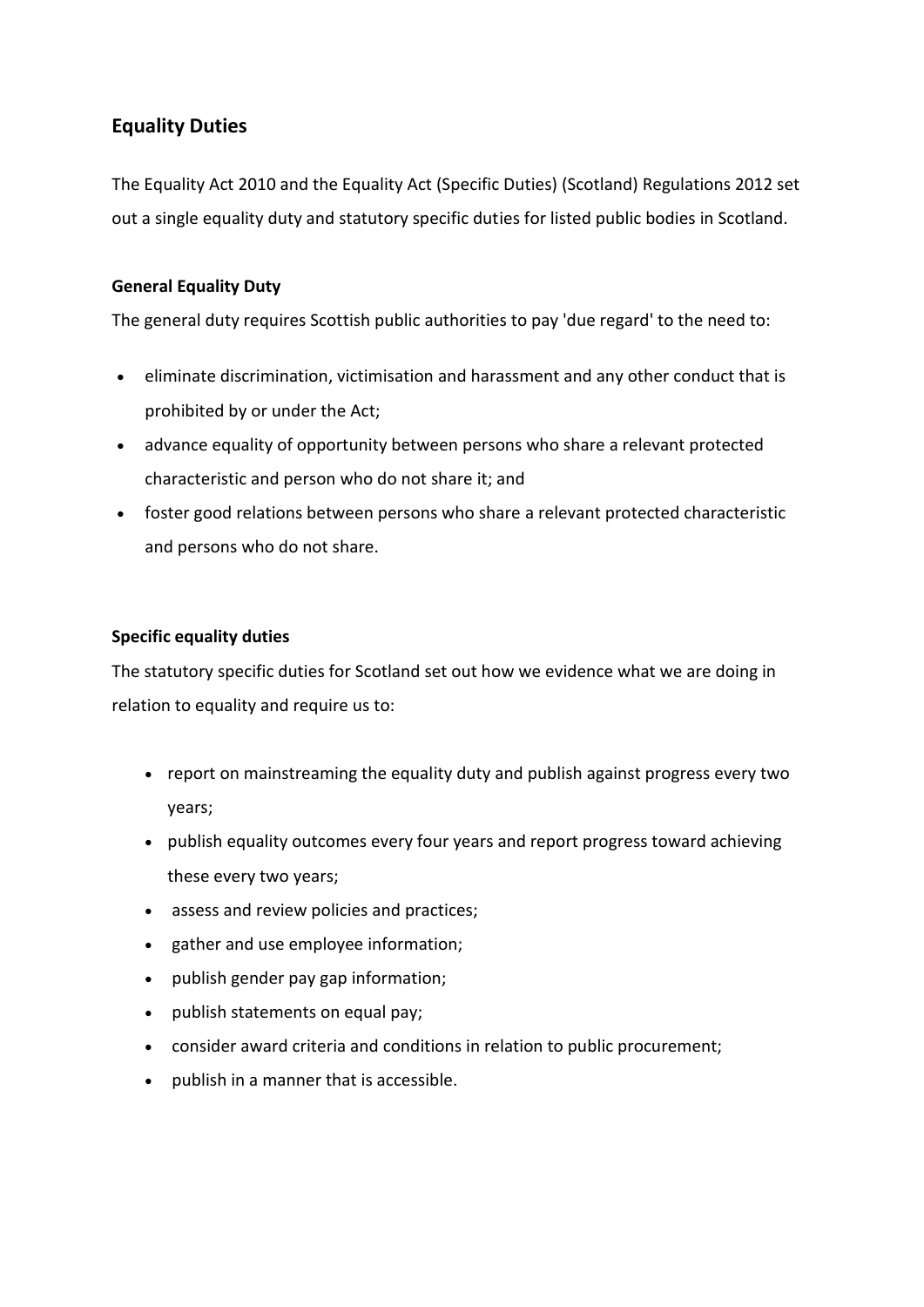Currently, the requirement to publish gender pay gap information and statements on equal pay only apply where a public body employees more than 150 employees and therefore does not cover Revenue Scotland.

### **The protected characteristics**

The Equality Act 2010 applies to nine listed protected characteristics only and these are:

- race;
- sex;
- age;
- disability;
- sexual orientation;
- religion and belief;
- gender re-assignment;
- marriage and civil partnership;
- pregnancy and maternity.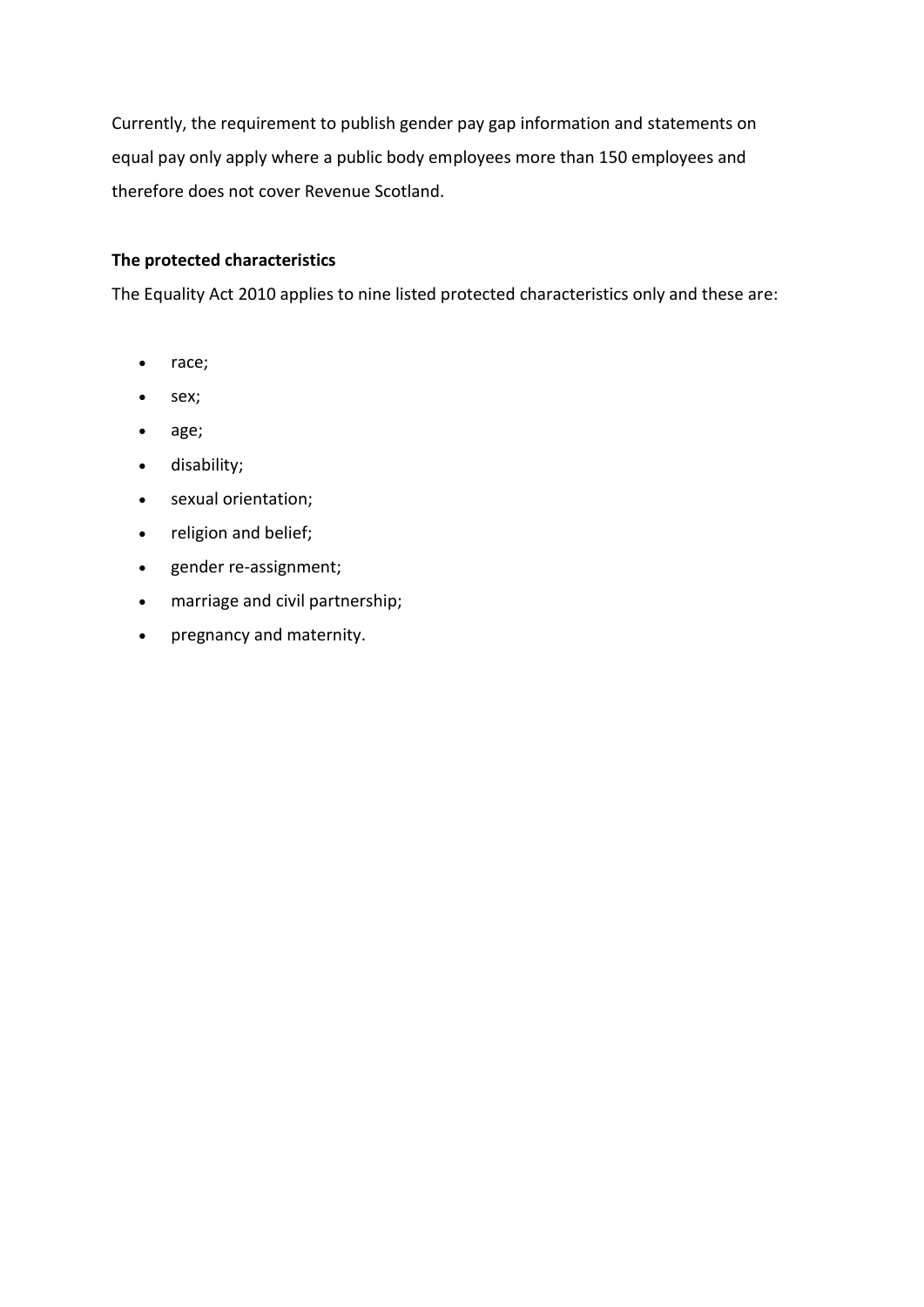# <span id="page-5-0"></span>**About Revenue Scotland**

Revenue Scotland is the Scottish tax authority responsible for the collection and management of the devolved taxes in Scotland. Revenue Scotland was established on 1 January 2015 as a non-ministerial department of the Scottish Administration. The Revenue Scotland and Tax Powers Act 2014 defines the key functions of Revenue Scotland as:

(a) providing information, advice and assistance to Scottish Ministers on matters concerning tax;

(b) providing information and assistance to taxpayers, their agents and other persons relating to the devolved taxes;

(c) efficiently resolving disputes relating to the devolved taxes, including by mediation; and

(d) protecting the revenue against tax fraud (i.e. tax evasion) and tax avoidance.

Revenue Scotland carries out its functions in line with its statutory obligations which are underpinned by Adam Smith's four taxation principles:

- *equity* (that is, proportionality to taxpayers' ability to pay);
- *certainty*;
- *convenience*; and
- *efficiency*.

<span id="page-5-1"></span>Currently, two taxes, Land and Buildings Transaction Tax (LBTT) and Scottish Landfill Tax (SLfT), are devolved to Scotland.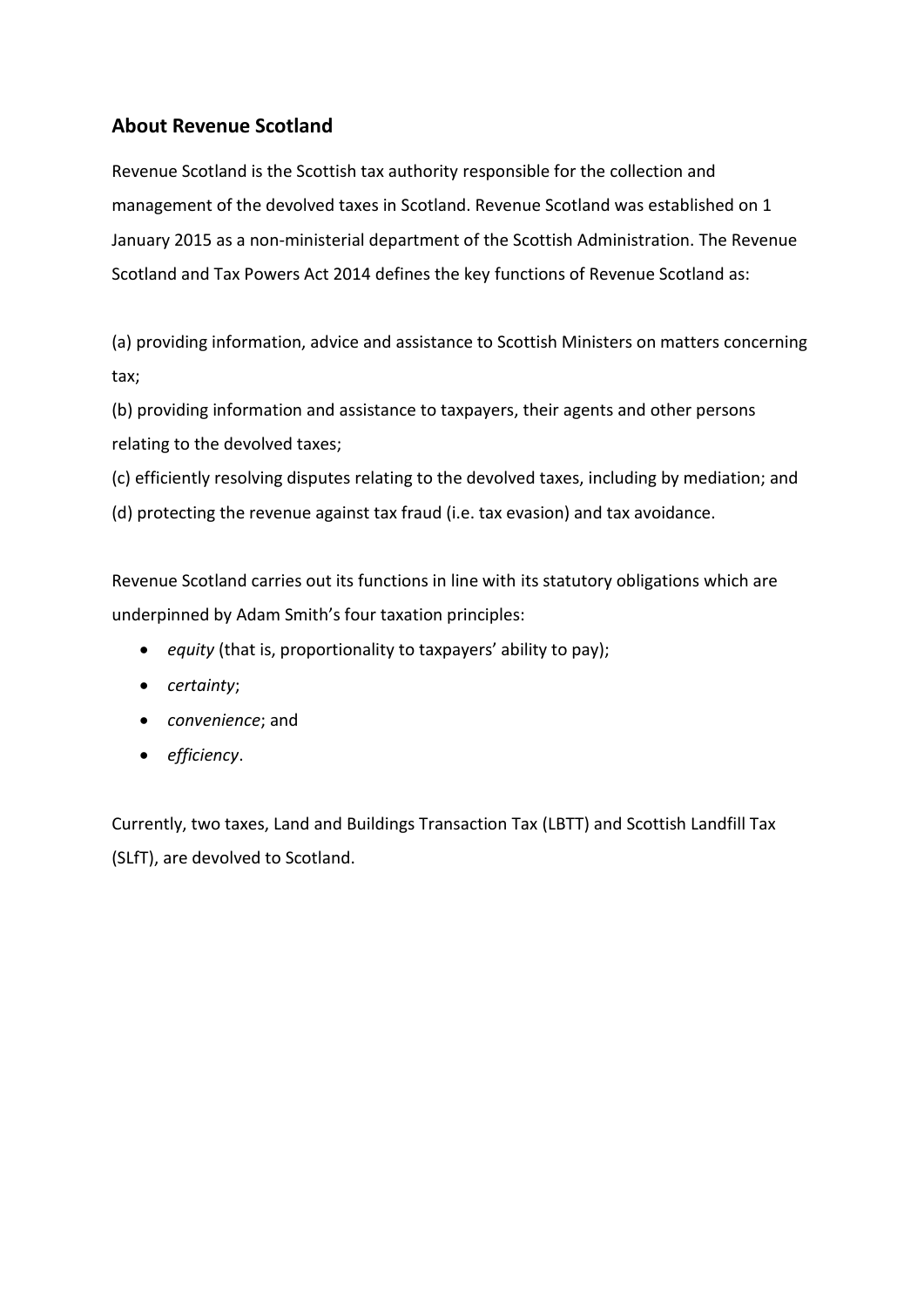# **Part 2: Mainstreaming equalities**

#### <span id="page-6-0"></span>**Governance and management**

We recognise that a robust equalities governance and management structure which engages staff at all levels is essential for ensuring that equalities are being mainstreamed efficiently into our organisational culture. The responsibility for overseeing the Revenue Scotland's progress in relation to equalities lies with the Head of Corporate Services. There are also nominated Equalities Champions within the organisation who support the implementation of the equalities action plans. Additionally, the Revenue Scotland Board established a Staffing and Equalities Committee comprising two Board Members. The Committee has an oversight role on behalf of the Revenue Scotland Board in respect of developing our strategic approach to equalities and is expected to provide on-going scrutiny in relation to the progress being made.

#### <span id="page-6-1"></span>**External engagements**

<span id="page-6-2"></span>We aim to continue to explore the opportunities for engagement in order to gain more detailed knowledge of how Revenue Scotland can ensure equality issues are best integrated into our work and services. This commitment is also reflected in our equalities outcomes. In developing our equalities outcomes, Revenue Scotland has engaged with and obtained detailed advice from the Scottish Government's Equality Unit. Additionally, we have engaged with SEPA's equalities lead and the Equality Budget Advisory Group in order to gain a better understanding of how equality duties can be embedded into day-to-day work in our operations environment and delivery of frontline services.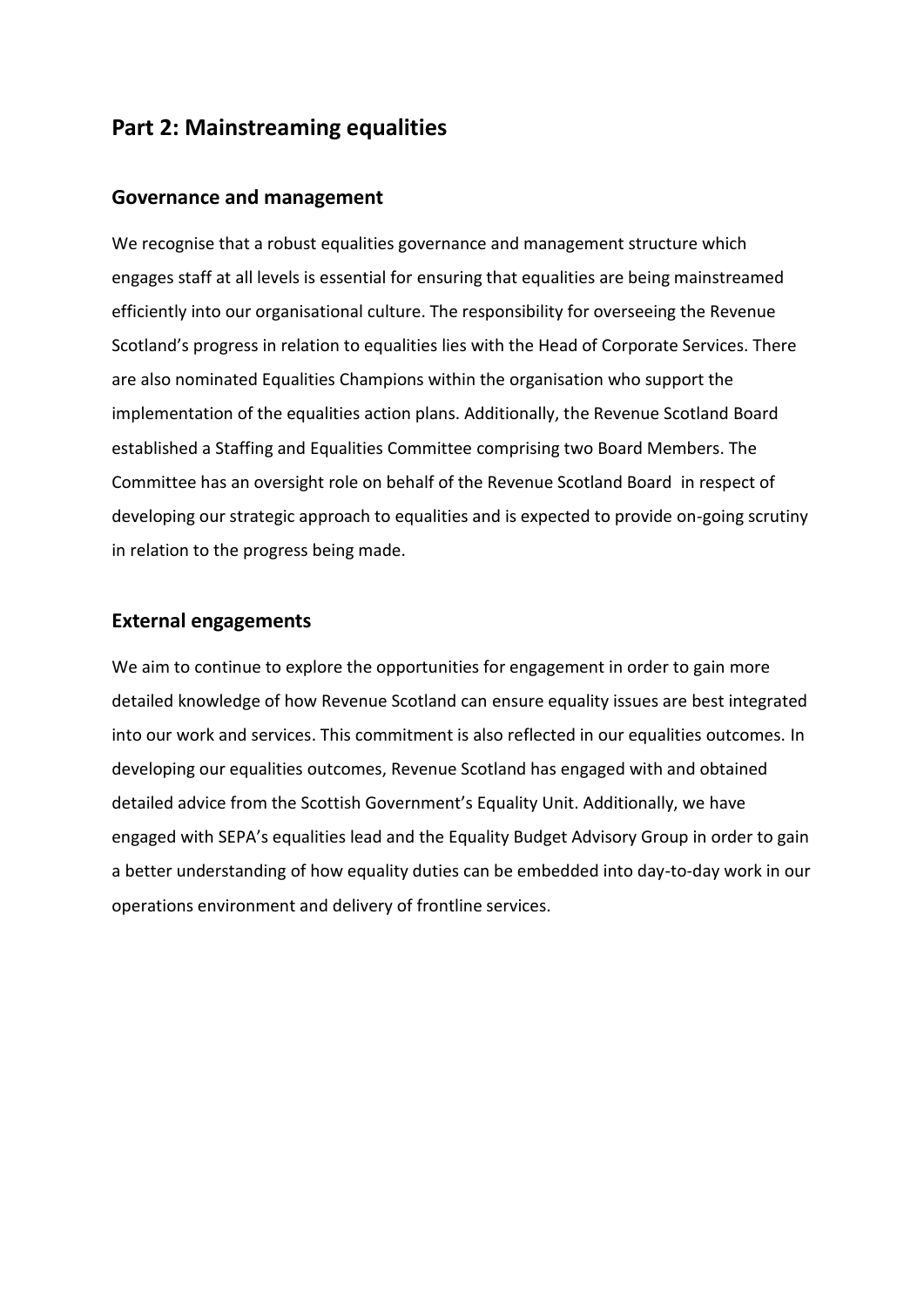## **Revenue Scotland as a service provider**

Revenue Scotland has developed links with the Law Society of Scotland and Registers of Scotland (RoS) to enhance their understanding of key LBTT stakeholder groups. Similar work has been conducted with the Scottish Environment Protection Agency (SEPA) in relation to SLfT stakeholder groups.

Revenue Scotland also recognises the importance of engagement in achieving the successful delivery of our services. We are continuously working to expand the audience reach for delivering information and updates. Our engagements include stakeholder forums, roadshows and regular email updates.

### **SLfT**

SLfT is a tax charged on disposals of waste to landfill. The SLfT taxpayer population is particularly small, with just 37 landfill operators currently registered to pay SLfT. Revenue Scotland has established a close relationship with landfill operators in Scotland and holds regular SLfT stakeholders' forums.

### **LBTT**

LBTT is applied to residential and commercial land and buildings transactions (including commercial purchases and commercial leases) where a chargeable interest is acquired. In the vast majority of cases, the tax liability is paid by an agent, usually a legal professional, on behalf of the buyer. A web-based tax portal (SETS) was created to allow agents to submit tax returns and make tax payments online. While our data shows that more than 98% of returns are made online, to ensure accessibility, we provide an option to submit tax returns on paper and to make tax payments by cheque.

This supports Revenue Scotland in developing suitable procedures for anyone working for organisations who lack the skill base to complete an online tax return or have a disability which prevents them from working online; or are based in a remote area with poor broadband reception.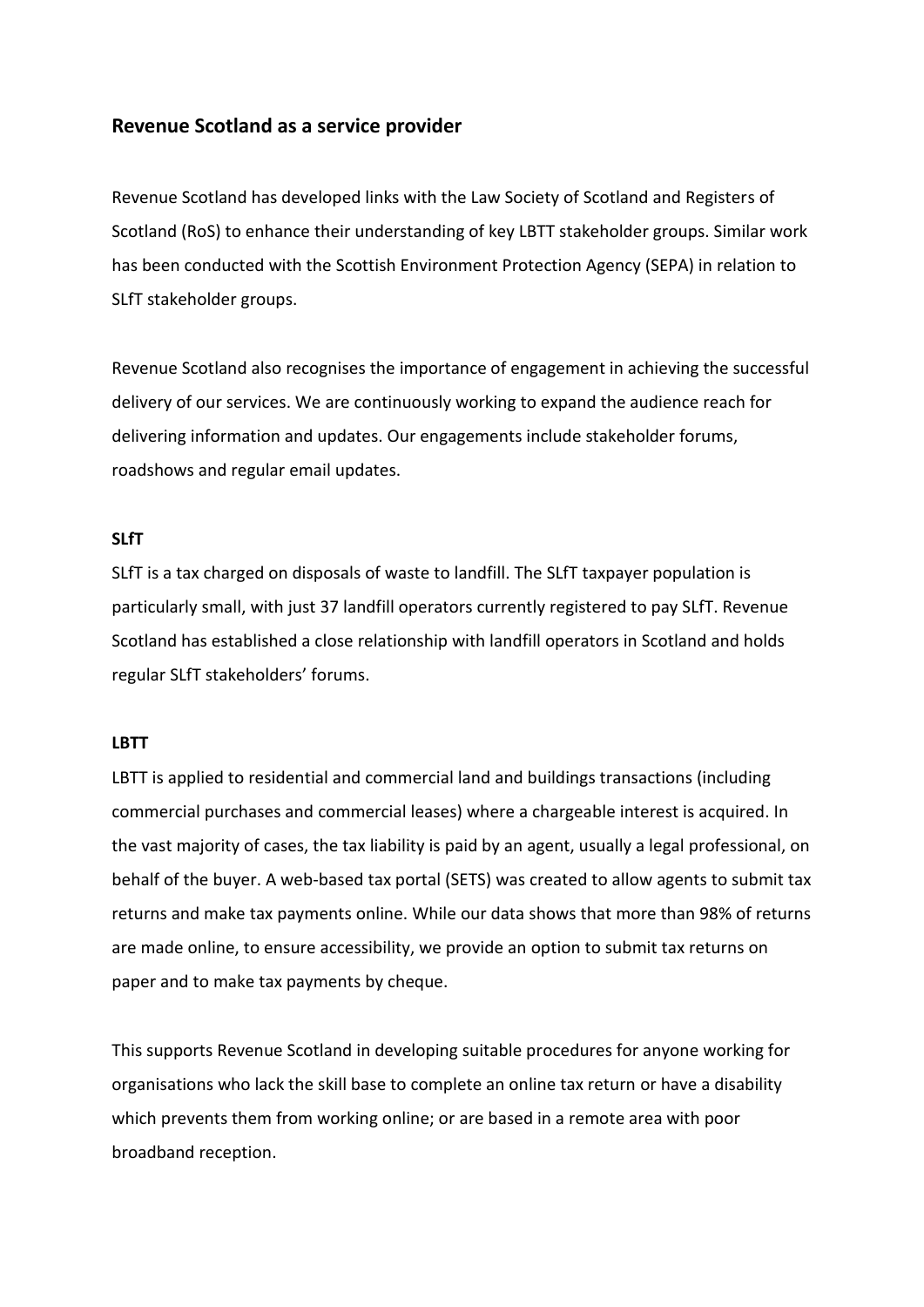#### **Information services for taxpayers and their agents**

Our LBTT frontline services (online portal, mailboxes, support desk) are accessed primarily by legal professionals. However, we recognise that our website contains information relevant to and accessed by not only by legal professionals but also by house buyers in Scotland. Moreover, in certain circumstances, Revenue Scotland will interact with taxpayers directly; for example, where penalties are incurred, a letter will be sent to the taxpayer as well as his or her agent. We therefore place an emphasis on improving the accessibility and usability of our information services and communications in relation to disability, age and race. This is reflected in our equality outcomes.

We recognise that all external information needs to be available and accessible via alternative channels and formats to meet the Statutory Code of Practice for "Services, public functions and associations" under the Equality Act 2010. To meet this obligation, Revenue Scotland's style guidelines, which include format requirements and language standards, have been developed and are available on our internal 'wiki' pages. All new staff are required to familiarise themselves with the guidelines as part of their induction. The communications team has overall responsibility for ensuring the guidelines are up to date. Additionally, the use of plain English is widely promoted and reinforced; all correspondence templates are being reviewed by our communications team before issue. The communications team offers assistance and proofreading services in respect of any ad hoc written communications.

<span id="page-8-0"></span>Clear guidelines are in place in relation to the organisation of external stakeholder events and full consideration is given to equalities concerns when booking venues, catering and preparing materials.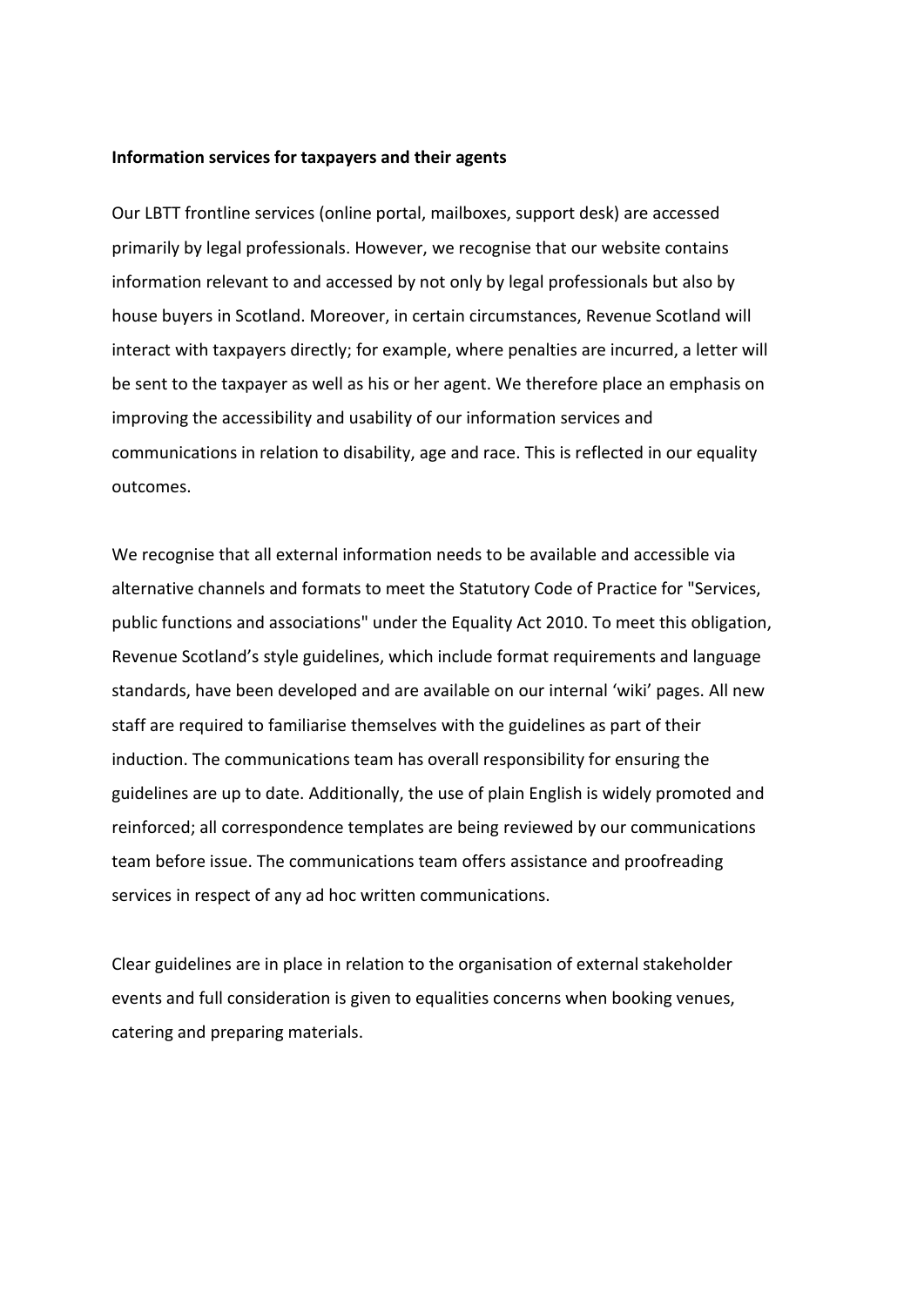#### **Revenue Scotland as an employer**

#### **Equalities in action**

We consider that establishing and maintaining an inclusive organisational culture is critically important to meeting our equalities duties. Revenue Scotland's HR services, including recruitment, are provided by the Scottish Government under a Shared Service Agreement. We follow the Scottish Government's procedures and policies in terms of employment, recruitment and performance reviews practices. All new staff are required to complete a mandatory e-learning equality and diversity module, which is highlighted in our Induction Pack. All staff involved in recruitment activities are required to complete unconscious bias training. Additionally, every member of staff has a mandatory objective linked to diversity as part of their performance appraisal. Line managers are actively encouraged to discuss diversity-related issues and wellbeing as of the performance appraisal process. We also run a Modern Apprentice scheme to help young people into employment.

Revenue Scotland was established with a firm commitment to build and maintain inclusive culture, eliminate discrimination and encourage diversity amongst our workforce. A Staff Charter was developed to reflect this commitment and we are now in the process of reviewing the effectiveness and success of the Charter in practice. To this effect, three working groups consisting of staff at all grades were established, each looking into one of the three areas of review, behaviours, structures and training and development. This review project is directly linked to our second equality outcome, which is focused internally, and the successful implementation of the key actions identified by each working group will help us to achieve this outcome. We aim to continue to engage with staff, HR services, equalities groups and other public bodies in order to gain better understanding of how Revenue Scotland can mainstream equalities into its employment practices, structures and cultures in the most effective way.

#### **Employee information**

Revenue Scotland is a relatively small organisation with 48 employees as at February 2016. There is an equal split between male and female employees, with 93.8% of staff working full-time. Given the low number of staff, much of the employee information in respect of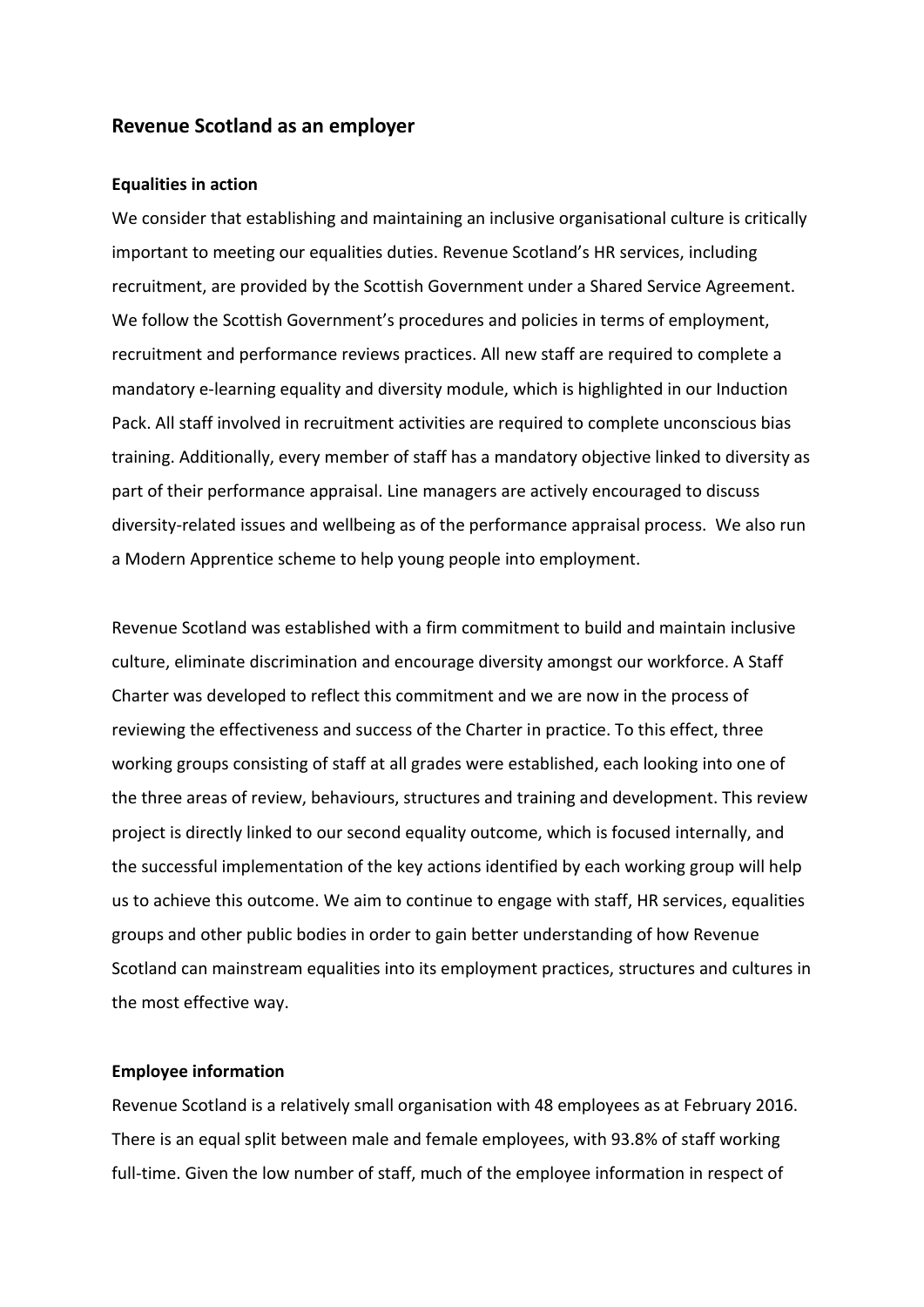<span id="page-10-0"></span>other protected characteristics is assessed as non-disclosive to avoid the risk of individuals being identified. The available information cannot be reliably used for a meaningful analysis or comparison with general population in Scotland.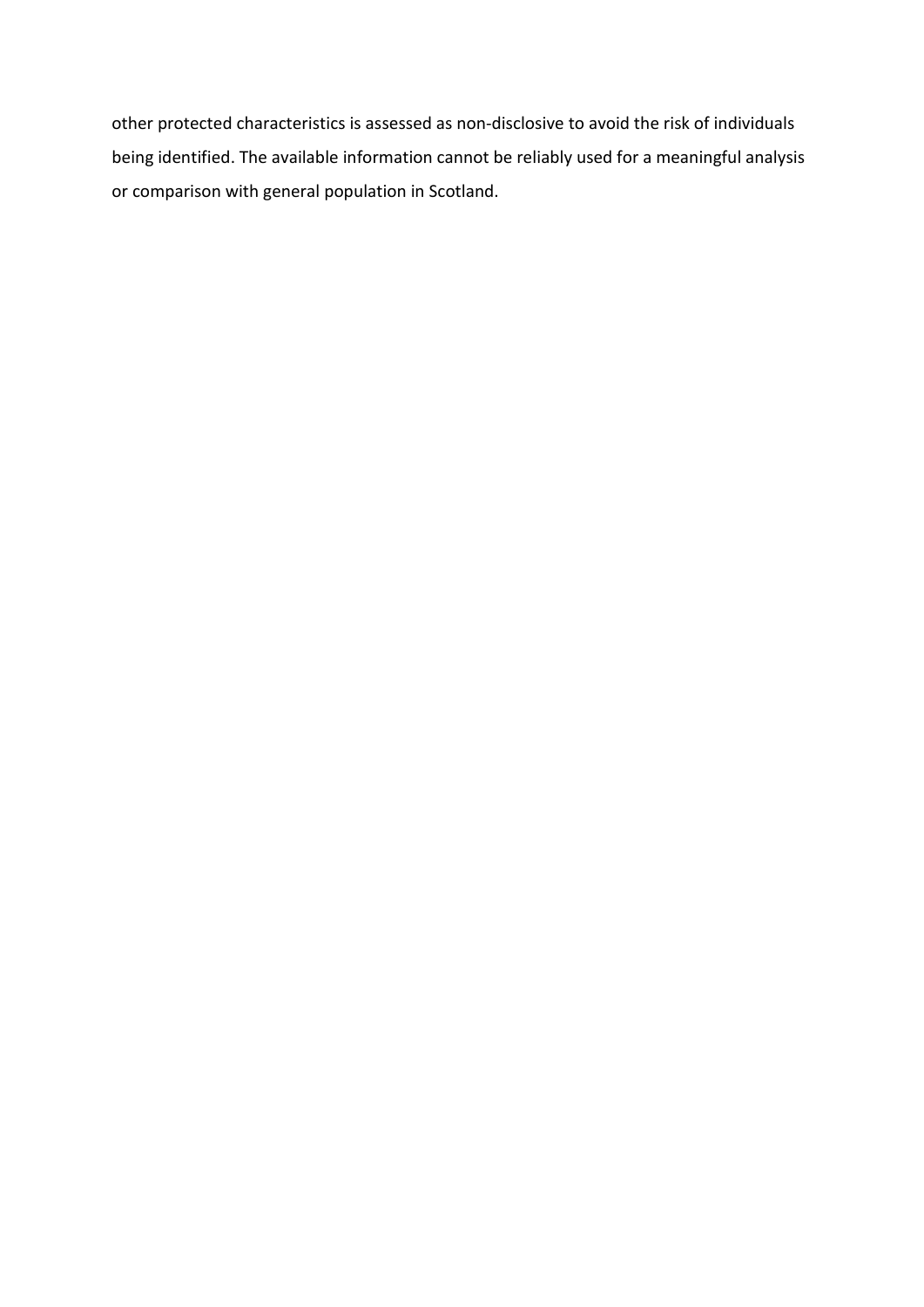# **Part 3: Equality Outcomes**

Revenue Scotland recognises the need to continue to integrate equalities into our operations, both as a service provider and as an employee. We considered the potential areas where further work is required, identified opportunities and set out our priorities in relation to embedding equalities into our structures and services.

**1. All information and external communications provided and delivered by Revenue Scotland are transparent, accessible and easily understood to all service users**

**2. Revenue Scotland is an organisation which demonstrates an inclusive culture with all members of staff having clear understanding of and commitment to equality and diversity within our organisation**

Appendix 1 sets out a detailed activities plan which will help us ensure that those outcomes are achieved.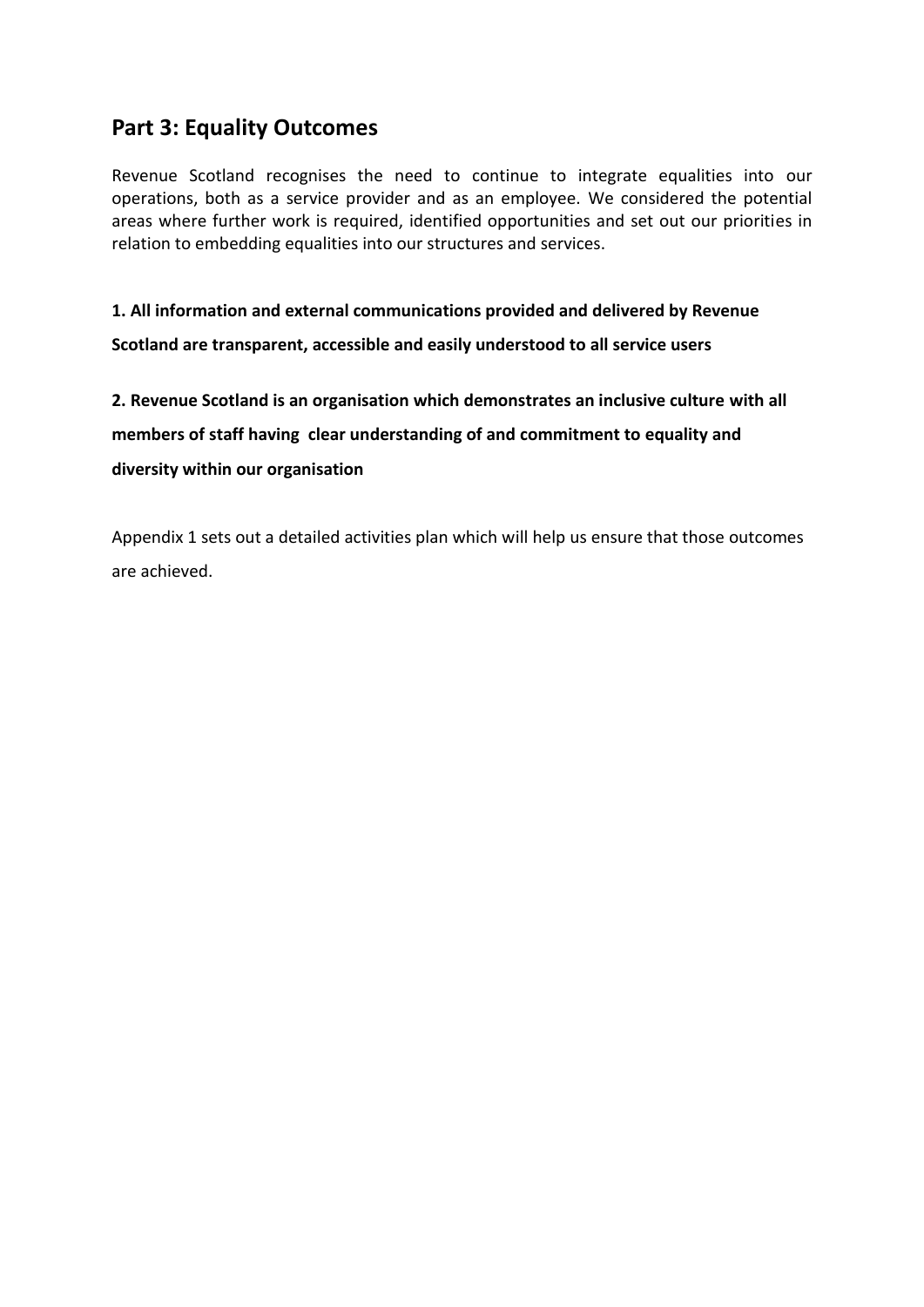## **Appendix 1 Equalities Action Plan**

<span id="page-12-1"></span><span id="page-12-0"></span>

| All information and external communications are transparent, accessible and easily understood to all service users                                       |                                                                                                                                                                                                                                                                                                                                                                                                                                                                                                                                                                                                                                            |                                                                                               |                                                                                                                                                                                                                                                                                                                                                                                                           |
|----------------------------------------------------------------------------------------------------------------------------------------------------------|--------------------------------------------------------------------------------------------------------------------------------------------------------------------------------------------------------------------------------------------------------------------------------------------------------------------------------------------------------------------------------------------------------------------------------------------------------------------------------------------------------------------------------------------------------------------------------------------------------------------------------------------|-----------------------------------------------------------------------------------------------|-----------------------------------------------------------------------------------------------------------------------------------------------------------------------------------------------------------------------------------------------------------------------------------------------------------------------------------------------------------------------------------------------------------|
| <b>Issues Identified</b>                                                                                                                                 | <b>Activities</b>                                                                                                                                                                                                                                                                                                                                                                                                                                                                                                                                                                                                                          | <b>Equality outcome</b>                                                                       | <b>Evidence</b>                                                                                                                                                                                                                                                                                                                                                                                           |
| Stakeholder feedback indicates<br>that Revenue Scotland's website<br>and guidance requires<br>improvements in relation to<br>usability and accessibility | Review the online guidance<br>Improve website's navigation<br>$\bullet$<br>and search functions<br>Review writing guidelines and<br>$\bullet$<br>provide appropriate training<br>to all staff responsible for<br>producing contents<br><b>Gather and monitor</b><br>$\bullet$<br>stakeholder feedback in order<br>to identify further areas for<br>improvement<br>Review all written<br>correspondence in terms of<br>compliance with accessibility<br>and language standards<br>Ensure that our web site and<br>$\bullet$<br>guidance documents are<br>amenable to screen readers to<br>facilitate those individuals<br>visually impaired | Protected characteristics<br>$\bullet$<br>race<br>disability<br>$\bullet$<br>age<br>$\bullet$ | Stakeholder feedback (feedback<br>forms from external events,<br>website comments, mailbox<br>enquiries, support desk calls,<br>stakeholder engagements)<br>All staff responsible for website<br>management are familiar with<br>the required accessibility<br>standards<br>Scottish Census 2011<br>(in particular data relating to<br>disability and learning difficulties<br>among Scottish population) |
| There is a need to develop clear and<br>consistent rules for conducting<br>equality impact assessments in                                                | $\bullet$<br>Develop clear and consistent<br><b>Equality Impact Assessment</b>                                                                                                                                                                                                                                                                                                                                                                                                                                                                                                                                                             |                                                                                               | <b>Equality Impact Assessment</b><br>Guidance                                                                                                                                                                                                                                                                                                                                                             |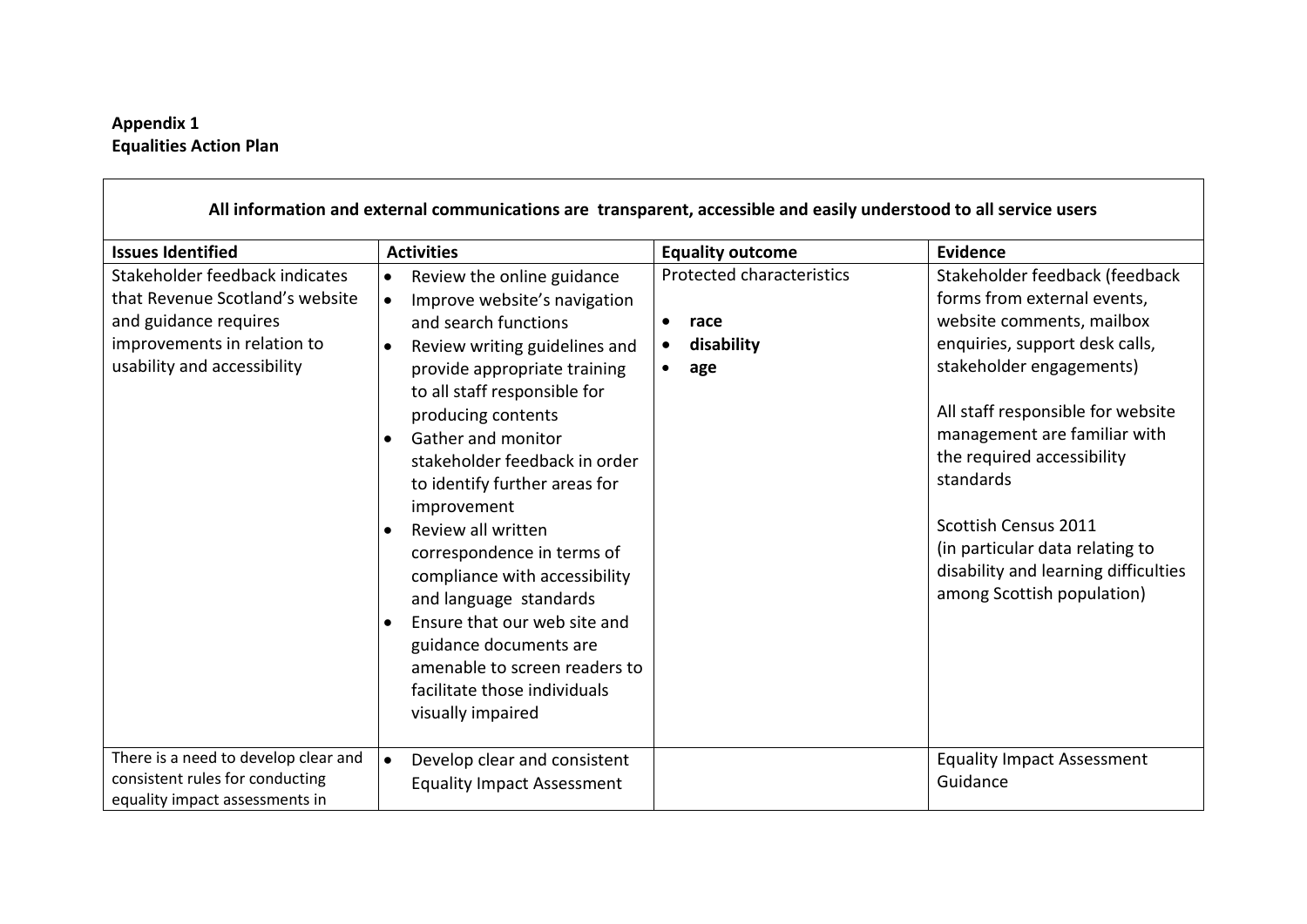| relation to introduction of new                                           |           | rules and processes              |                                   |
|---------------------------------------------------------------------------|-----------|----------------------------------|-----------------------------------|
| policies and services                                                     | $\bullet$ | Create an Equality Impact        |                                   |
|                                                                           |           | Assessment template              |                                   |
|                                                                           |           | Provide appropriate training     |                                   |
|                                                                           |           | for staff in order to ensure     |                                   |
|                                                                           |           | that all staff is aware when     |                                   |
|                                                                           |           | and how Equality Impact          |                                   |
|                                                                           |           | Assessments should be            |                                   |
|                                                                           |           | conducted                        |                                   |
|                                                                           |           | <b>Review the Shared Service</b> |                                   |
|                                                                           |           | Agreement with Scottish          |                                   |
|                                                                           |           | Government for provision of      |                                   |
|                                                                           |           | procurement services             |                                   |
| Clear guidelines are required for                                         | $\bullet$ | Deliver appropriate training to  | Clear guidelines available on     |
| staff in customer-facing roles to                                         |           | customer-facing staff            | internal 'wiki' pages for dealing |
| recognise potential vulnerability,                                        | $\bullet$ | Establish procedure for          | with requests for alternative     |
| deal with requests for alternative<br>information formats and record such |           | monitoring requests for          | information formats               |
| requests                                                                  |           | information in alternative       |                                   |
|                                                                           |           | formats and recording any        | "Two Ticks" Disability            |
|                                                                           |           | complaints about the lack of     | accreditation achieved            |
|                                                                           |           | clarity in relation to external  |                                   |
|                                                                           |           | communications                   |                                   |
| There is a need for more                                                  | $\bullet$ | Liaise with the Scottish         |                                   |
| extensive consultation and                                                |           | Government Equalities Unit       |                                   |
| engagement with equalities                                                | $\bullet$ | Identify and make contact        |                                   |
| groups and bodies in order to                                             |           | with local equalities groups     |                                   |
| identify what tools are available                                         |           | and networks                     |                                   |
| and how they can be used by                                               |           |                                  |                                   |
| Revenue Scotland to improve the                                           |           |                                  |                                   |
| accessibility of our services                                             |           |                                  |                                   |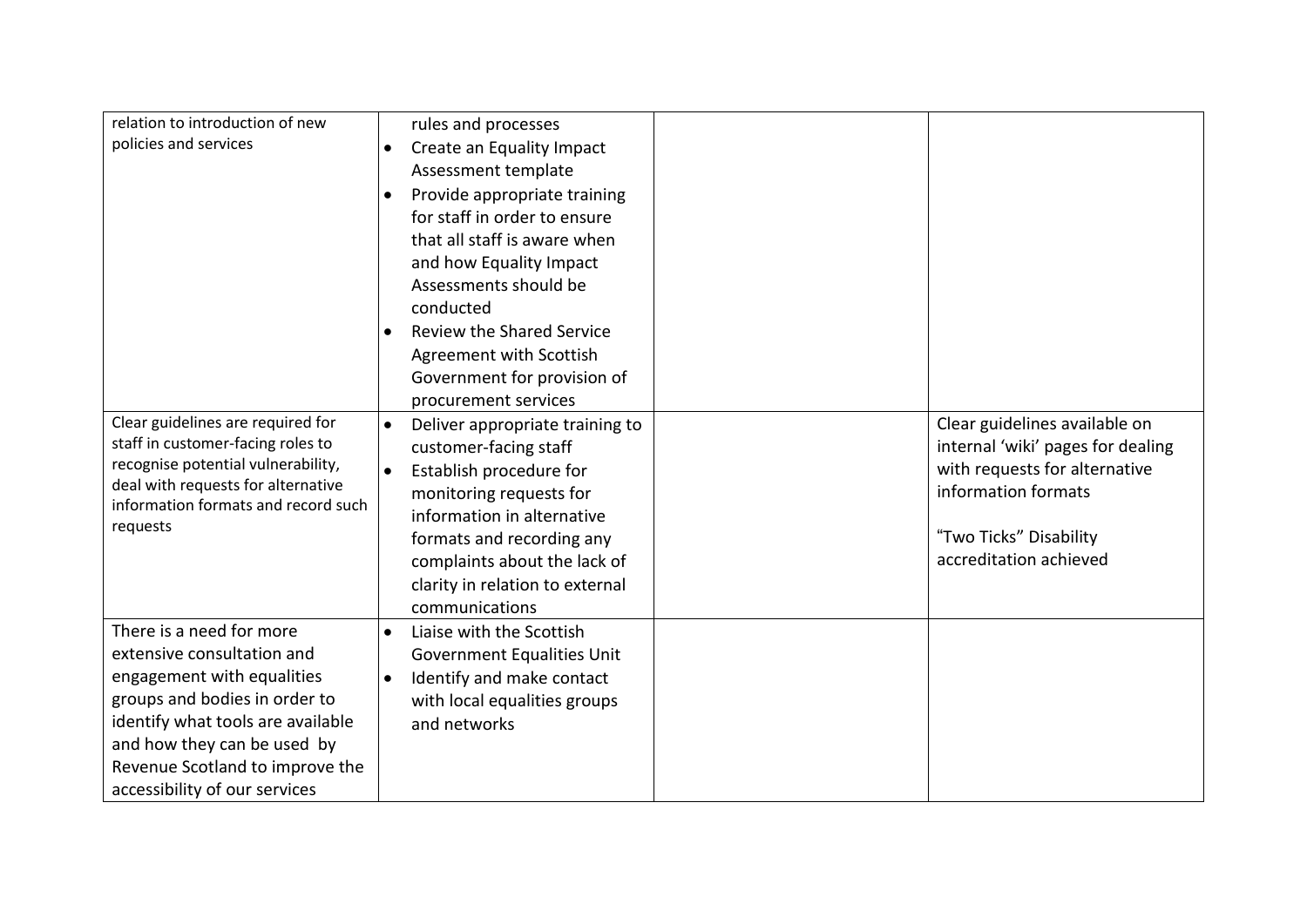| Revenue Scotland is an organisation which demonstrates an inclusive culture with all members of staff having clear understanding of and<br>commitment to equality and diversity within our organisation |                                                                                                                                                                                                                                                                                                                                                                                                                                                                                                                                                                                                                                                                                                                  |                                                                                                                                                                                                                                                                                                                                                                                                                                                                                   |                                      |
|---------------------------------------------------------------------------------------------------------------------------------------------------------------------------------------------------------|------------------------------------------------------------------------------------------------------------------------------------------------------------------------------------------------------------------------------------------------------------------------------------------------------------------------------------------------------------------------------------------------------------------------------------------------------------------------------------------------------------------------------------------------------------------------------------------------------------------------------------------------------------------------------------------------------------------|-----------------------------------------------------------------------------------------------------------------------------------------------------------------------------------------------------------------------------------------------------------------------------------------------------------------------------------------------------------------------------------------------------------------------------------------------------------------------------------|--------------------------------------|
| <b>Issue</b>                                                                                                                                                                                            | <b>Activities</b>                                                                                                                                                                                                                                                                                                                                                                                                                                                                                                                                                                                                                                                                                                | <b>Equality Outcome</b>                                                                                                                                                                                                                                                                                                                                                                                                                                                           | <b>Evidence</b>                      |
| On-going efforts and actions are<br>required to understand and<br>respond to key concerns linked to<br>equality and diversity identified<br>by staff in the Staff Survey                                | <b>Review HR and business</b><br>$\bullet$<br>processes to better address<br>equality and diversity issues in<br>the workplace<br>Review the HR shared service<br>$\bullet$<br>agreement with Scottish<br>Government<br>Establish a robust procedure<br>$\bullet$<br>for reporting and dealing with<br>staff complaints<br>Develop and implement an<br>$\bullet$<br>action plan for tackling<br>practices and behaviours<br>falling short of equality and<br>diversity standards (looking in<br>particular at behaviours,<br>structures and training and<br>development)<br>Monitor staff feedback in<br>$\bullet$<br>relation to Revenue Scotland's<br>culture and issues relating to<br>equality and diversity | Revenue Scotland is an<br>organisation which works<br>towards a workforce profile that<br>is in line with the Scottish<br>national demographic,<br>demonstrates an inclusive culture<br>and where all members of staff<br>have clear understanding of<br>equalities issues<br>Protected characteristics:<br>race<br>sex<br>age<br>disability<br>sexual orientation<br>religion and belief<br>gender re-assignment<br>marriage and civil<br>partnership<br>pregnancy and maternity | <b>Staff Survey</b><br>Employee data |